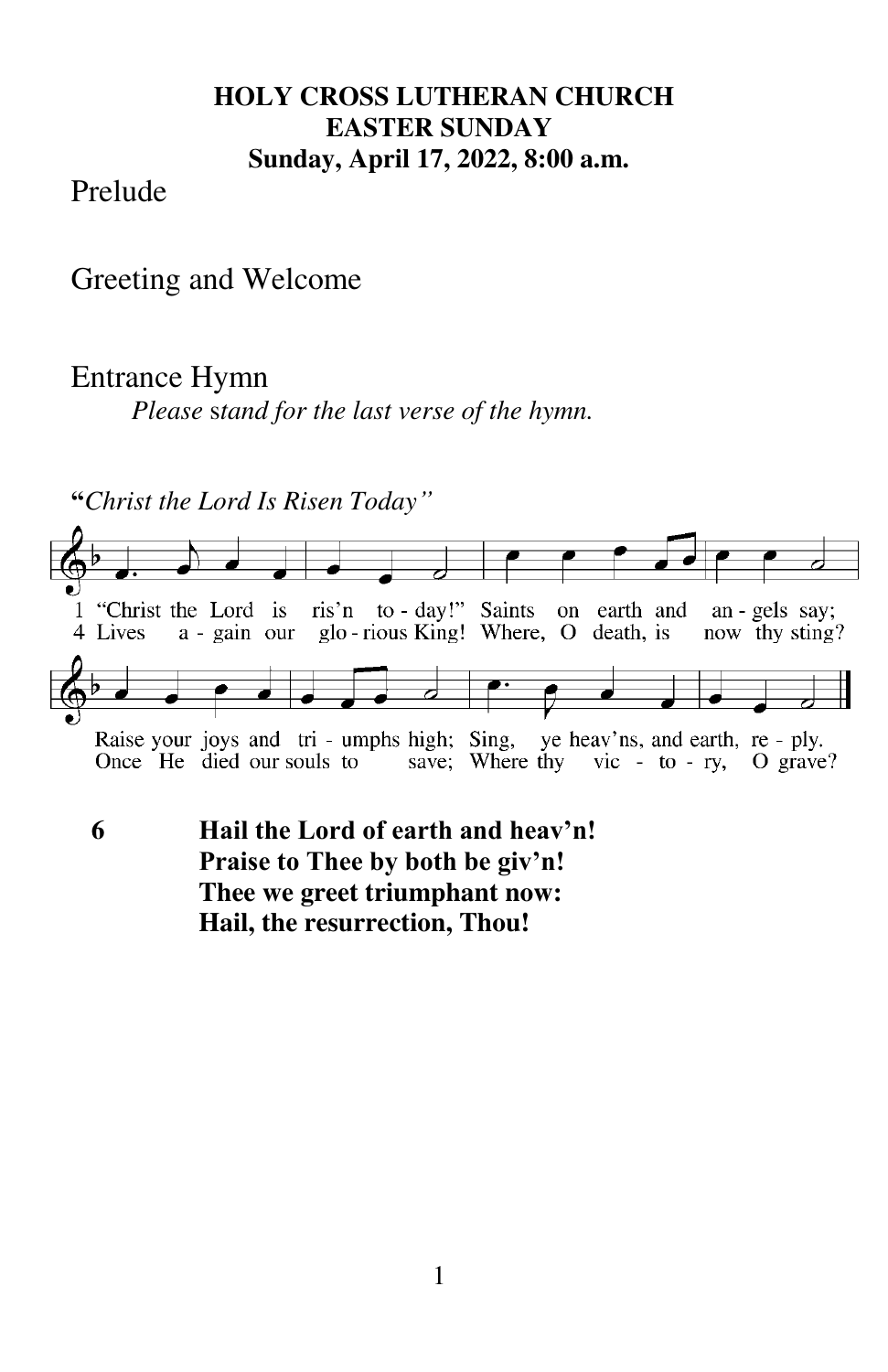## **EASTER PRAYER**

**P** Each dawn proclaims resurrection. Every sunrise tells of a new beginning and all creation sings for joy. From the start of time, Divine Creator, you painted each day with light, fashioned beauty from mountain heights to valley lows and caused praise to whistle through trees and splash on seashores. Holy and loving are you, O God, for each dawn is a resurrection gift, a possibility to deepen relationships, forgive ourselves and those near to us, make peace and share love. Every sunrise rolls back the stone of doubt and lets the alleluia loose. Wondrous and great are you, O God.

C **Amen**

## **EASTER READING Matthew 28:1-10**

After the Sabbath, at dawn on the first day of the week, Mary Magdalene and the other Mary went to look at the tomb.

 $2$  There was a violent earthquake, for an angel of the Lord came down from heaven and, going to the tomb, rolled back the stone and sat on it.  $3$  His appearance was like lightning, and his clothes were white as snow.  $\frac{1}{4}$ The guards were so afraid of him that they shook and became like dead men.

 $5$  The angel said to the women, "Do not be afraid, for I know that you are looking for Jesus, who was crucified. <sup>6</sup>He is not here; he has risen, just as he said. Come and see the place where he lay.  $<sup>7</sup>$  Then go quickly and tell his disciples: 'He has risen from the dead</sup> and is going ahead of you into Galilee. There you will see him.' Now I have told you."

<sup>8</sup> So the women hurried away from the tomb, afraid yet filled with joy, and ran to tell his disciples. <sup>9</sup> Suddenly Jesus met them. "Greetings," he said. They came to him, clasped his feet and worshiped him. <sup>10</sup> Then Jesus said to them, "Do not be afraid. Go and tell my brothers to go to Galilee; there they will see me."

*Please Sit*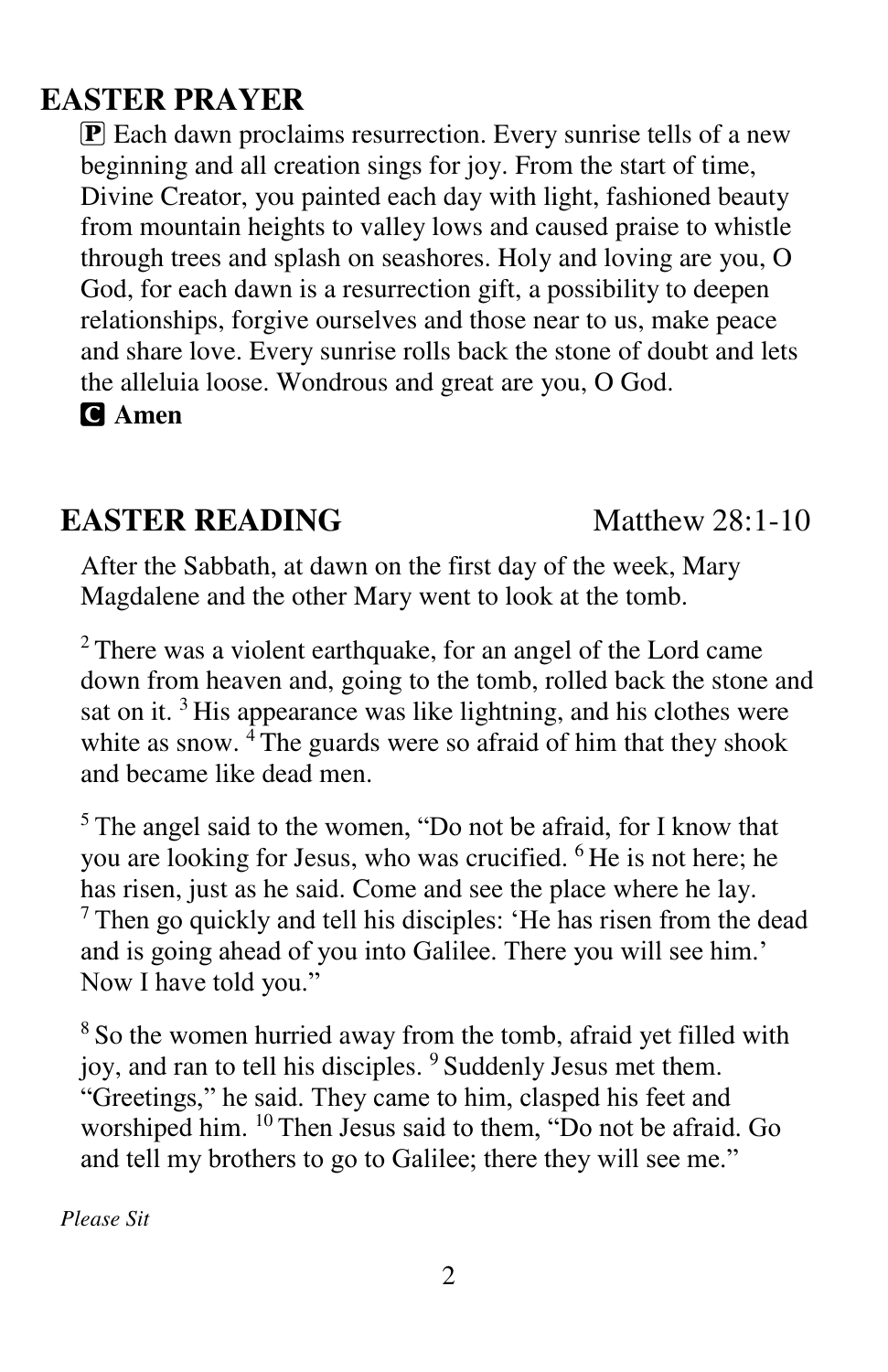

**He lives, my Jesus, still the same; Oh, the sweet joy this sentence gives: I know that my Redeemer lives!** 

#### **HOMILY -** *Pastor Chris Johnson*

#### **Easter Creed**

- **We believe in an Easter God, who transforms darkness into light, hatred into tolerance, despair into hope.**
- **We believe God is always working for good, changing every Good Friday nightmare into an Easter dream of new possibility.**
- **We believe in the risen Christ, who befriends us on our roads of searching and worry; who touches us through song and silence, word and gesture; who calls us by name to enter the dance of life.**
- **We believe in the Spirit, the hidden presence behind every resurrection, who beckons us to leave tomblike safety and trust the gracious invitation to live joyfully.**
- **We believe the Spirit is always renewing the church and making us a people who practice kindness, encourage beauty and work for justice and freedom.**
- **We believe we are an Easter people, a sign that with God all things are possible. Amen.**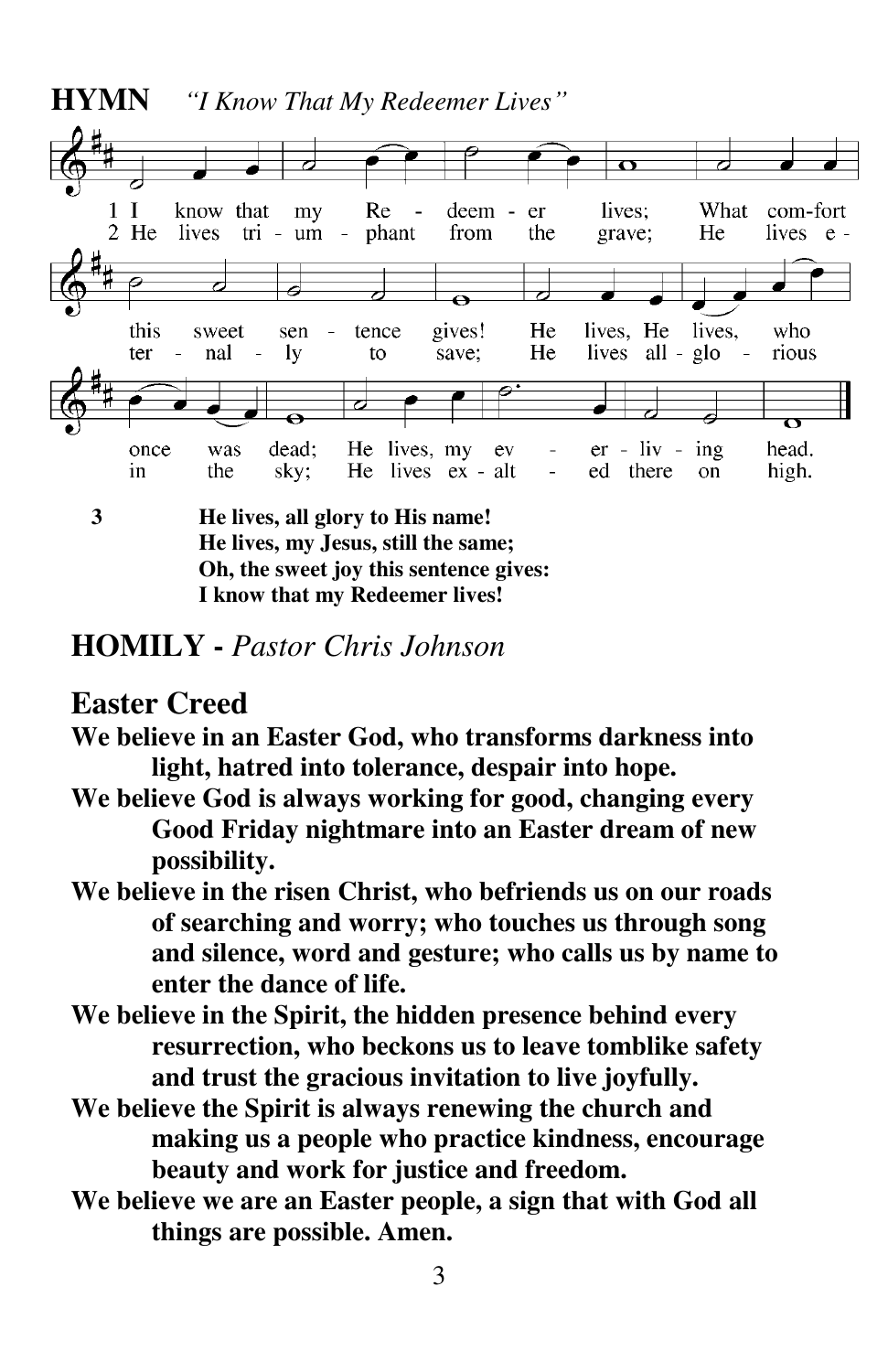**HOMILY –** *Pastor Matt Wallis* 

## **OFFERING**

## **OFFERTORY**

#### *Please Stand*

## **COMMUNION INVITATION**

 $\mathbf{P}$  Blessed are You, Lord of heaven and earth, for You have had mercy on those whom You created and sent Your only-begotten Son into our flesh to bear our sin and be our Savior. With repentant joy we receive the salvation accomplished for us by the all-availing sacrifice of His body and His blood on the cross.

Gathered in the name and the remembrance of Jesus, we beg You, O Lord, to forgive, renew, and strengthen us with Your Word and Spirit. Grant us faithfully to eat His body and drink His blood as He bids us do in His own testament. Gather us together, we pray, from the ends of the earth to celebrate with all the faithful the marriage feast of the Lamb in His kingdom, which has no end. Graciously receive our prayers; deliver and preserve us. To You alone, O Father, be all glory, honor, and worship, with the Son and the Holy Spirit, one God, now and forever.

## **WORDS OF INSTITUTION**

*Please Sit* 

## **DISTRIBUTION**

Holy Cross believes that the Lord's Supper is a gift of Jesus to His church. The apostle Paul wrote, "Let a man examine himself, and so eat of the bread and drink of the cup. For any one who eats and drinks without discerning the body eats and drinks judgment upon himself." (I Corinthians 11:28-29). Out of loving concern for those that commune and from our understanding of the Bible and the Lutheran Confessions, we request that those who commune here: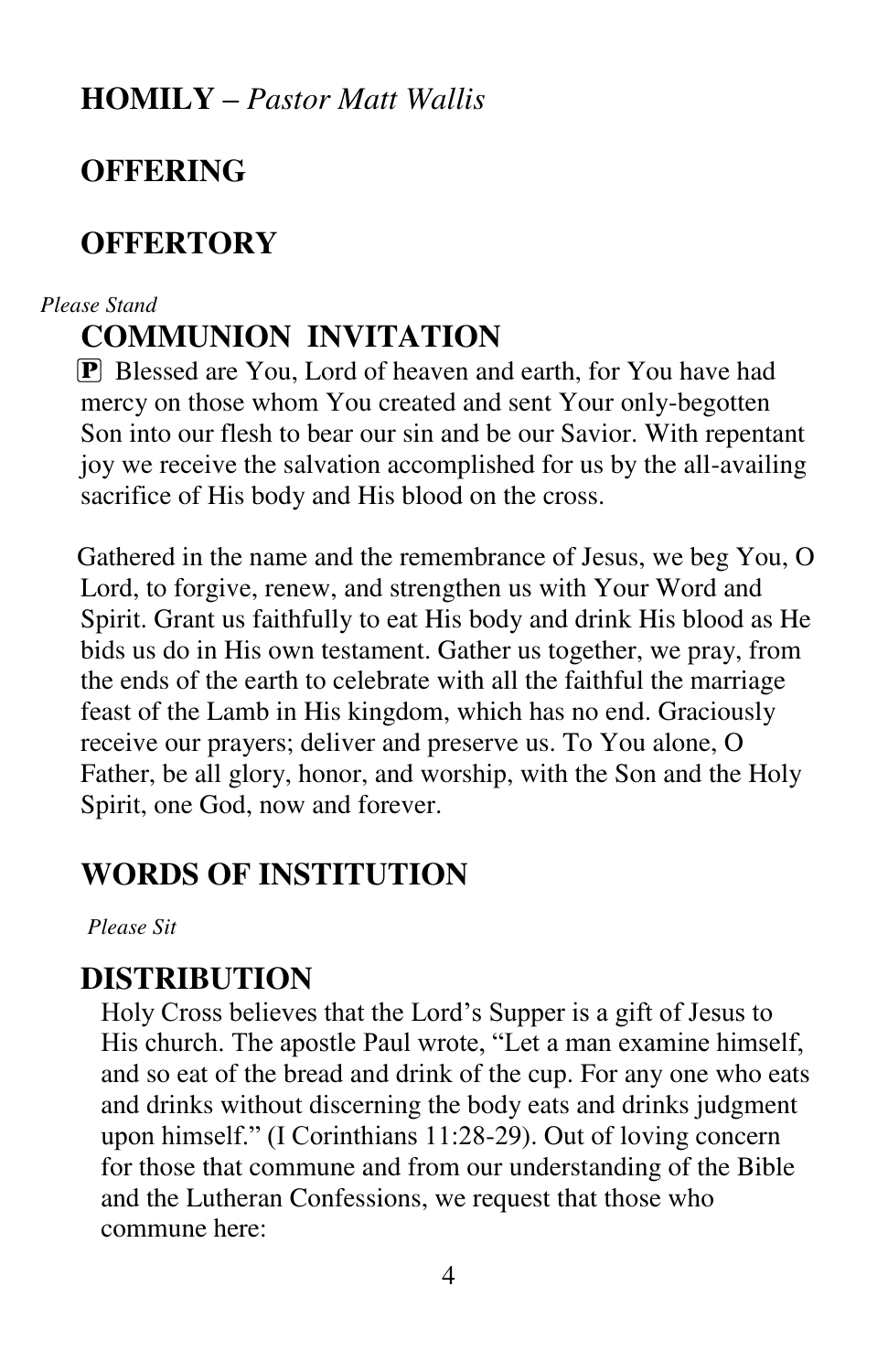- 1. Be baptized Christians
- 2. Should have received special instruction on the essence and significance of the Lord's Supper.
- 3. Are mature enough to examine themselves, recognizing their sin and their need for God's grace through this special means.
- 4. Profess the "real presence" of Christ in this sacrament, that is, confessing the true presence of Jesus' body in the bread and His blood in the wine.

We request that all that come to the Lord's Supper join us in acknowledging the preceding affirmations of our understanding of communion. Non-communing children may join their parents. They are asked to fold their hands for a blessing. If you have any questions, please feel free to speak with the pastor after the service.

If you are unable to drink wine, the inner tray has alcohol free wine. If you are in need of gluten free bread, please speak with one of the pastors.

# **MUSIC DURING DISTRIBUTION**

## *Please Stand*

# **PRAYER OF THE CHURCH**

Let us pray for the whole people of God in Christ Jesus and for all people according to their needs.

*After each portion of the prayers:* 

**P** Lord, in your mercy,

C **hear our prayer.** 

*The prayers conclude:* 

 $\boxed{\mathbf{P}}$  Into your hands, O Lord, we commend all for whom we pray, trusting in your mercy; through your Son, Jesus Christ, our Lord.

C **Amen**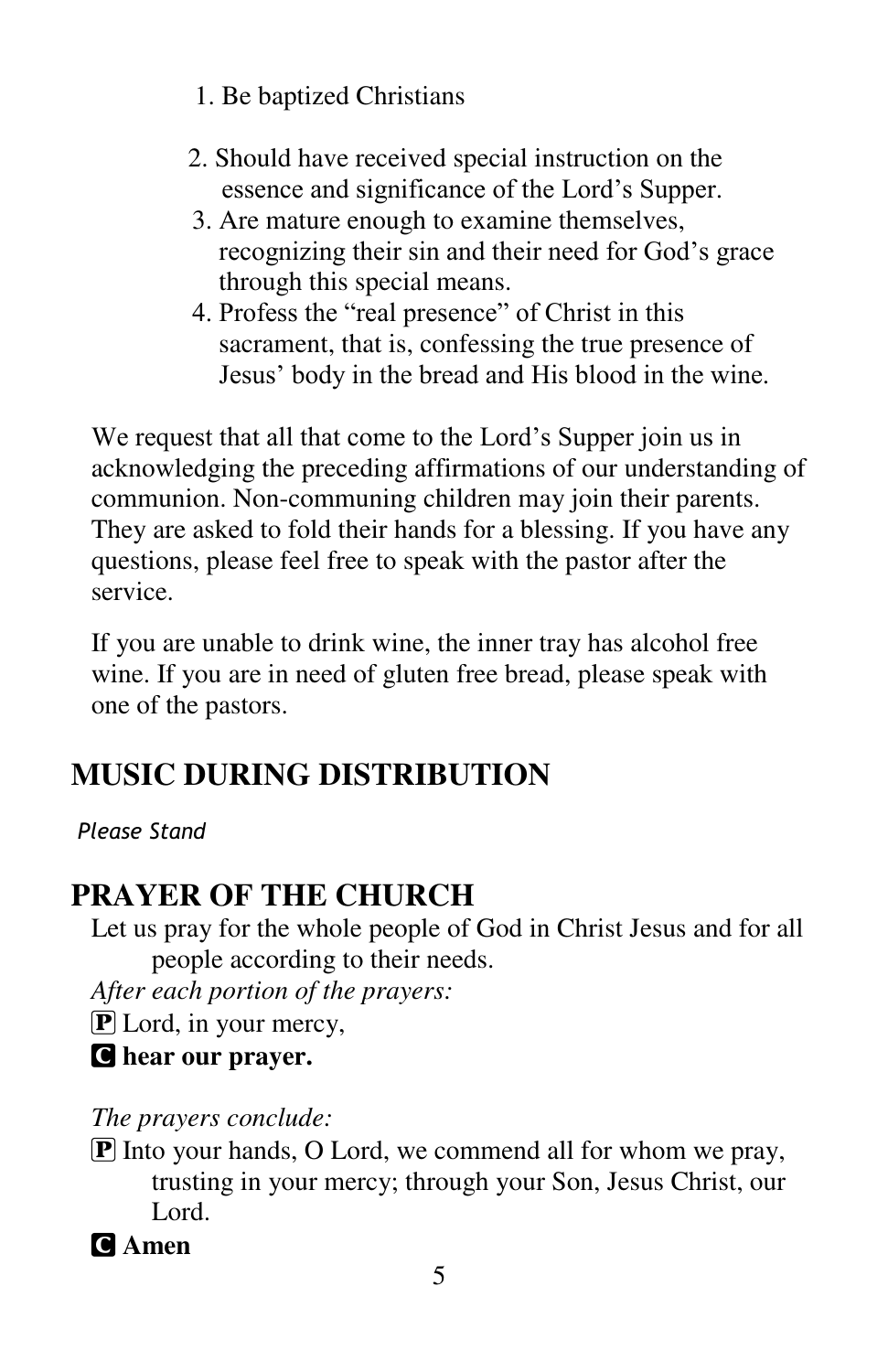## **LORD'S PRAYER**

**Our Father who art in heaven, hallowed be Thy name, Thy kingdom come, Thy will be done on earth as it is in heaven; give us this day our daily bread; and forgive us our trespasses as we forgive those who trespass against us; and lead us not into temptation, but deliver us from evil. For Thine is the kingdom and the power and the glory forever and ever. Amen.** 

## **BENEDICTION**

P May alleluias ring from shore to shore. May trumpets echo from mountain to mountain. May every heart know that Christ is risen. And may you never be afraid for Christ has triumphed over the grave.

C **Amen.**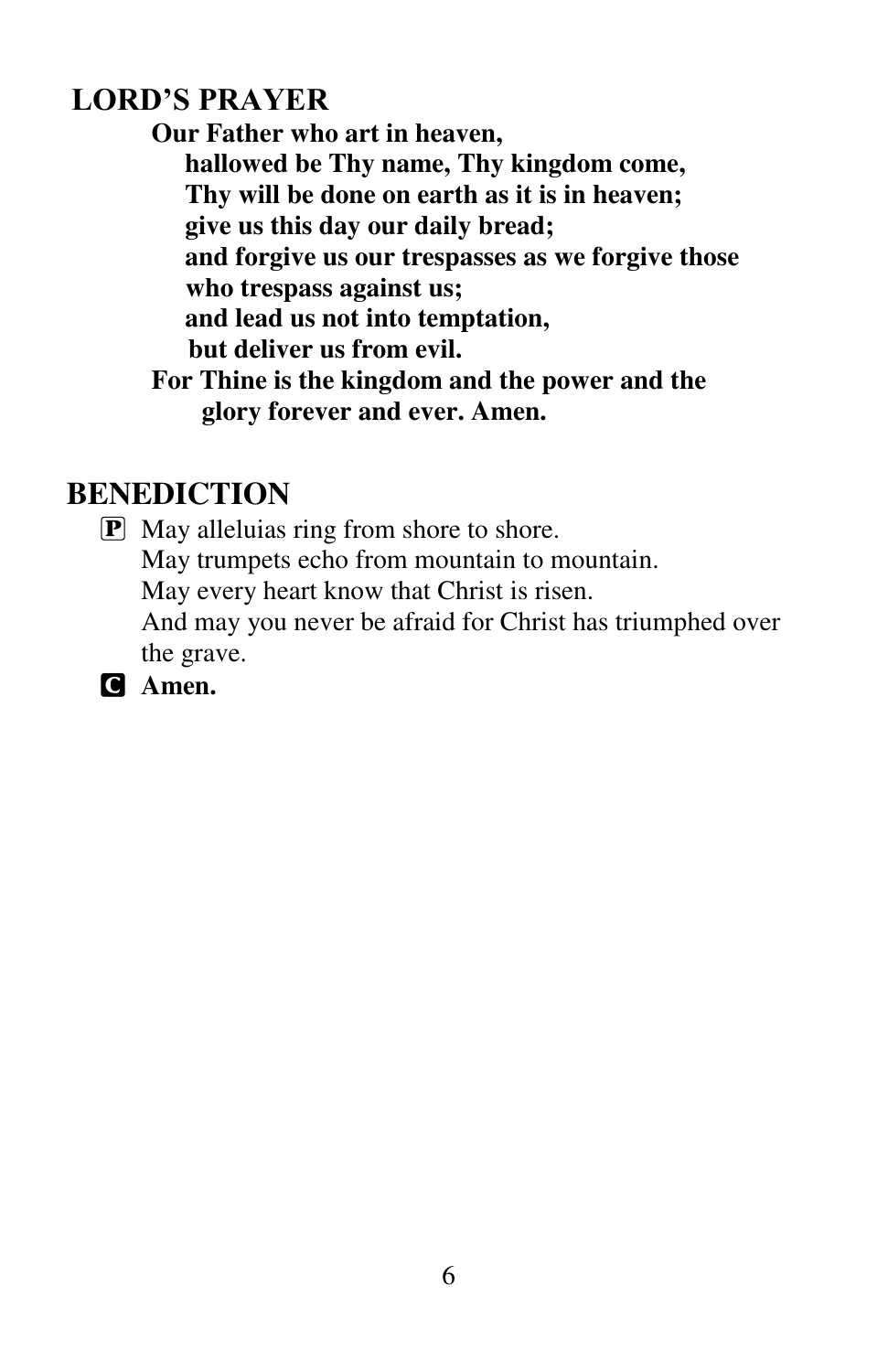| <b>HYMN OF DEPARTURE</b><br>"Jesus Christ Is Risen Today"                                                                                    |                                            |                                           |                                                                 |
|----------------------------------------------------------------------------------------------------------------------------------------------|--------------------------------------------|-------------------------------------------|-----------------------------------------------------------------|
|                                                                                                                                              |                                            |                                           |                                                                 |
| ris'n to - day,<br>Je<br>sus Christ<br>$\frac{1}{1}$<br>let<br>2 Hymns of praise<br>then<br>us<br>4 Sing<br>God a - bove,<br>to<br>we<br>our | Al<br>Al<br>sing,<br>Al                    | le<br>le<br>le                            | ia!<br>lu<br>ia!<br>lu<br>lu<br>ia!<br>$\overline{\phantom{0}}$ |
|                                                                                                                                              |                                            |                                           |                                                                 |
| tri - um - phant ho - ly day,<br>Our<br>Un - to Christ, our heav'n-ly<br>His love;<br>Praise e - ter - nal<br><b>as</b>                      | Al<br>king,<br>Al<br>Al                    | le<br>le<br>1e                            | lu<br>ia!<br>lu<br>ia!<br>lu<br>ia!                             |
|                                                                                                                                              |                                            |                                           |                                                                 |
| Who<br>did once up - on<br>the<br>Who<br>en-dured the cross<br>and grave,<br>Praise Him, all ye heav'n - ly                                  | Al<br>cross,<br>Al<br>Al<br>host,          | le.<br>lu<br>le<br>lu<br>le.<br>lu        | ia!<br>ia!<br>ia!                                               |
|                                                                                                                                              |                                            |                                           |                                                                 |
| Suf<br>re - deem our<br>fer<br>to<br>Sin<br>re - deem and<br>to.<br>ners<br>Fa<br>ther,<br>Son, and $\text{Ho} - \text{ly}$                  | Al<br>loss.<br>Al<br>save.<br>Ghost.<br>Al | <b>le</b><br>lu<br>lu<br>le.<br>lu<br>le. | ia!<br>ia!<br>ia!                                               |

# **WORDS OF DEPARTURE**

- P He is Risen!
- C **He is Risen Indeed!**